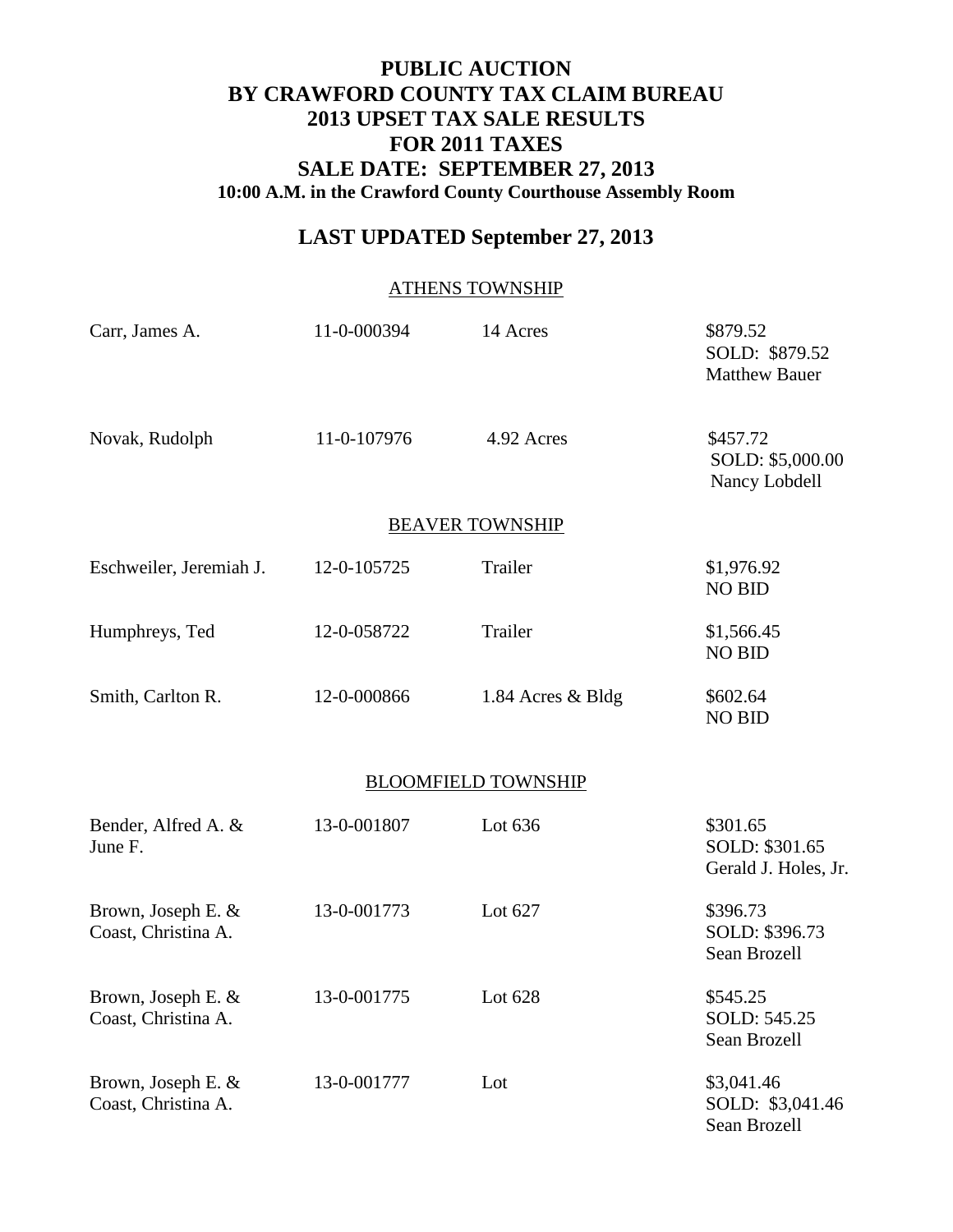|                                         |             |                                  | $\overline{2}$                                            |
|-----------------------------------------|-------------|----------------------------------|-----------------------------------------------------------|
| Brown, Joseph E. &<br>Coast, Christina  | 13-0-057089 | Lot                              | \$477.06<br>SOLD: \$477.06<br>Sean Brozell                |
| Carr, James A.                          | 13-0-003232 | 25 Acres & Bldg. $\&$<br>Trailer | \$8,337.45<br><b>NO BID</b>                               |
| Karas, Daniel T. &<br>Anita H.          | 13-0-001506 | Lot 778                          | \$259.74<br>SOLD: \$600.00<br>Michael Drusko              |
| Kara, Daniel T. &<br>Anita H.           | 13-0-001507 | Lot $779 \&$ Bldg.               | \$1,715.27<br>SOLD: 16,500.00<br>Michael Drusko           |
| Nicholas, Bird N. &<br>Anna M.          | 13-0-001923 | Lot $40$                         | \$285.89<br>SOLD: \$850.00<br>Stephen Drusko              |
| Sparling, Eugene                        | 13-0-001167 | Trailer                          | \$212.36<br><b>NO BID</b>                                 |
|                                         |             | <b>CAMBRIDGE TOWNSHIP</b>        |                                                           |
| Bianco, Thomas V. &<br>Judith A.        | 15-0-003931 | Lot                              | \$366.18<br>SOLD: \$366.18<br><b>Bob Voegele</b>          |
| Holden, Joann                           | 15-0-004374 | 7.6 Acres & Bldg.                | \$12,904.33<br><b>NO BID</b>                              |
|                                         |             | <b>CAMBRIDGE SPRINGS BOROUGH</b> |                                                           |
| Farrington, Dwayne E. &<br>Stephanie M. | 16-0-004741 | Lot & Trailer                    | \$8,175.68<br><b>NO BID</b>                               |
| Pettersen, Teresa                       | 16-0-004575 | Lot                              | \$365.28<br>SOLD: \$365.28<br>Perry Properties Inc.       |
| Pettersen, Teresa                       | 16-0-004577 | 1.9404 Acres $\&$ Bldg.          | \$11,964.97<br>SOLD: \$11,964.97<br>Perry Properties Inc. |
| Tallman, Tina J.                        | 16-0-005231 | Lot                              | \$1,540.20<br><b>NO BID</b>                               |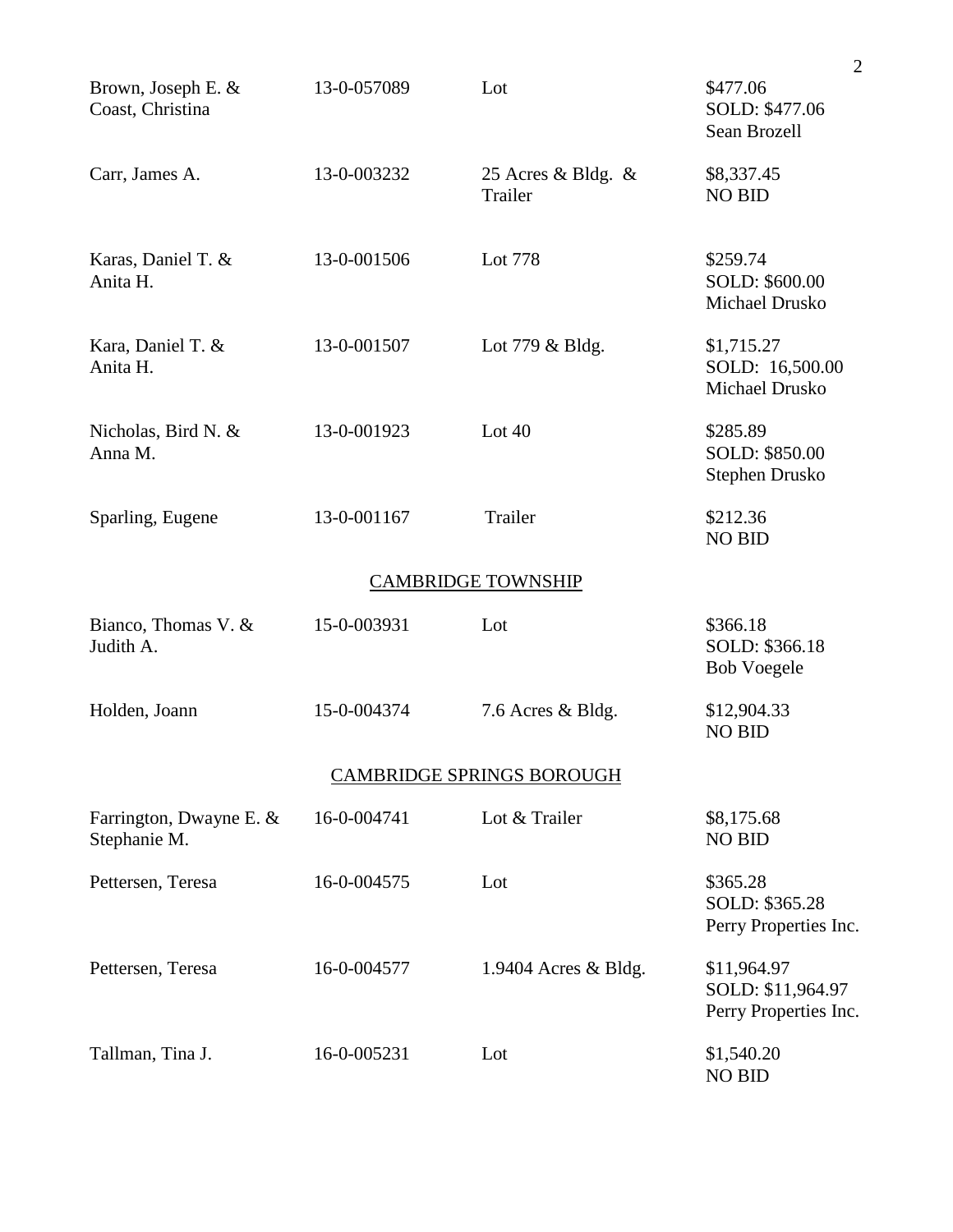| Tallman, Tina J.                        | 16-0-005232 | Lot                          | \$1,540.20<br><b>NO BID</b>                     |
|-----------------------------------------|-------------|------------------------------|-------------------------------------------------|
| Tallman, Tina J.                        | 16-0-005233 | Lot                          | \$772.97<br><b>NO BID</b>                       |
| Tallman, Tina J.                        | 16-0-005234 | Lot & Building               | \$13,458.08<br><b>NO BID</b>                    |
|                                         |             | <b>CENTERVILLE BOROUGH</b>   |                                                 |
| Fielding, Mark N.                       | 17-0-005403 | Lot & Bldg.                  | \$2,033.77                                      |
|                                         |             | <b>COCHRANTON BOROUGH</b>    |                                                 |
| Coleman, William M. Jr.<br>& Shelley L. | 18-0-005804 | Lot $& Bldg.$                | \$11,002.75<br>SOLD: \$11,002.75<br>Dan Jackson |
| Dunn, W.L. Construction                 | 18-0-005705 | .445 Acres                   | \$1,256.74<br><b>NO BIDS</b>                    |
| Mack, Allison L.                        | 18-0-005910 | Lot & Trailer                | \$3,055.92<br>SOLD: \$3,055.92<br>Linda Acken   |
|                                         |             | <b>CONNEAUT TOWNSHIP</b>     |                                                 |
| Anderson, Keith A. &<br>Tiffany G.      | 19-0-007053 | 1 Acre                       | \$762.28<br>SOLD: \$1,550.00<br>Daniel W. Tighe |
| Clickett, Eugene C.                     | 19-0-006424 | Lot                          | \$376.31<br><b>NO BID</b>                       |
|                                         |             | <b>CONNEAUTVILLE BOROUGH</b> |                                                 |
| Bishop, Keith Merwin &<br>Lynda Ann     | 20-0-007366 | 2.1 Acres                    | \$439.53<br>SOLD: \$439.53<br>Donna J. Nogee    |
| Laskowski, Bryon M.                     | 20-0-007731 | Lot & Bldg.                  | \$2,092.65<br><b>NO BID</b>                     |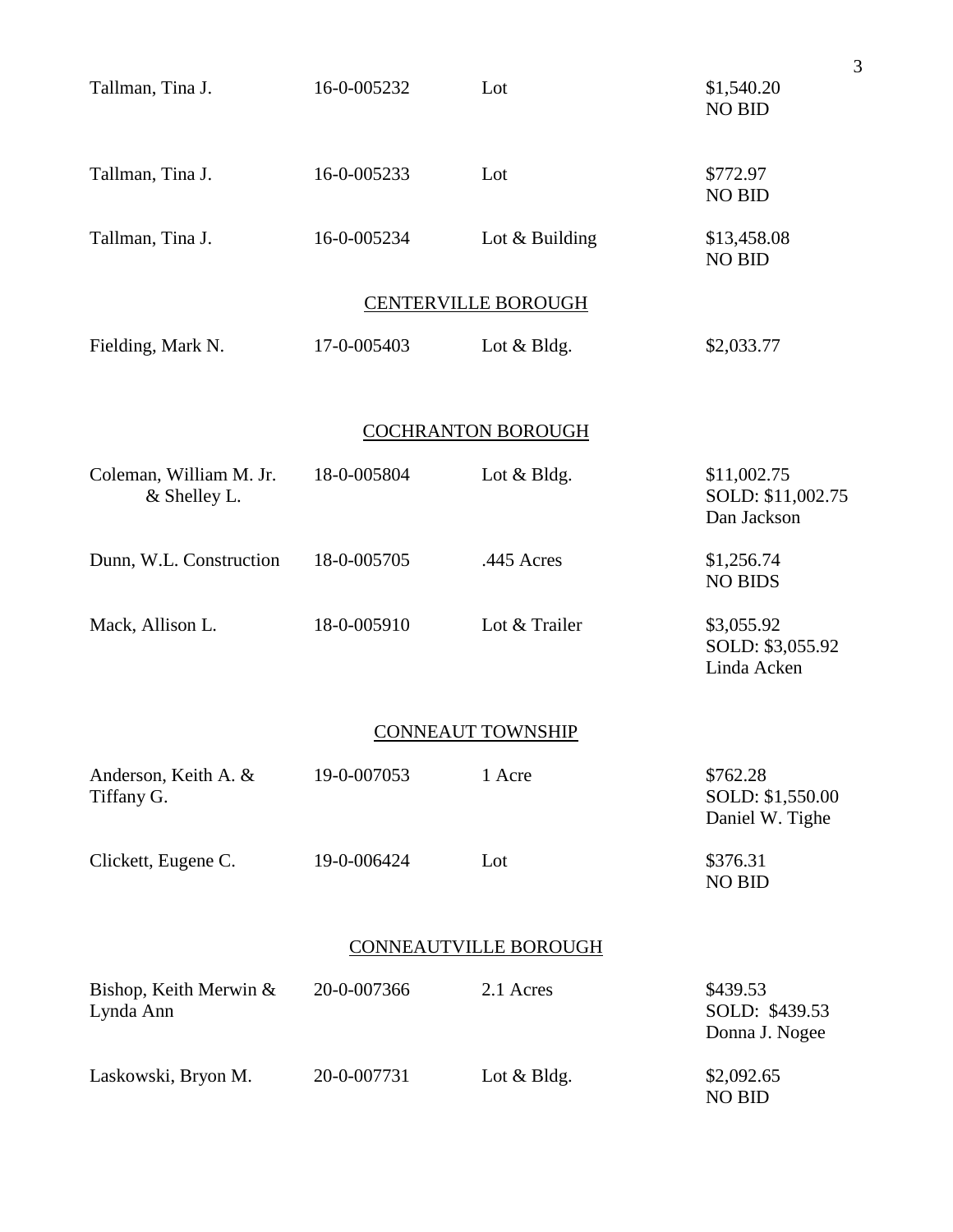### CONNEAUT LAKE BOROUGH

| Patton, Mary J.                                 | 21-0-008120 | Lot & Bldg.               | \$4,249.22<br><b>NO BID</b>                           |
|-------------------------------------------------|-------------|---------------------------|-------------------------------------------------------|
| Stearns, Kim                                    | 21-0-008167 | Lot & Bldg.               | \$6,798.52<br><b>NO BID</b>                           |
|                                                 |             | <b>FAIRFIELD TOWNSHIP</b> |                                                       |
| Cassidy, Robert N. &<br>Francis M. et al        | 23-0-009696 | 5.95 Acres & Bldg.        | \$3,027.90<br>SOLD: \$19,500.00<br>John T. Price      |
| Portogallo, Carol L.                            | 23-0-009703 | 1.23 Acres                | \$315.96<br>SOLD: \$2,000.00<br>Joseph J. Winkler     |
|                                                 |             | EAST FALLOWFIELD TOWNSHIP |                                                       |
| Shafer, Greg &<br>Buttray, Samantha             | 25-0-057442 | Trailer Lot 12            | \$714.24<br><b>NO BID</b>                             |
|                                                 |             | <b>GREENWOOD TOWNSHIP</b> |                                                       |
| <b>Federal National Mortgage</b><br>Association | 27-0-011752 | Trailer & Bldg.           | \$994.45<br>SOLD: \$994.45<br>Perry Properties Inc.   |
|                                                 |             | <b>HAYFIELD TOWNSHIP</b>  |                                                       |
| Baker, Robert M.<br>Neal, Pamela R.             | 28-0-101289 | Trailer - Lot E-1         | \$3,090.32<br><b>NO BID</b>                           |
| Cordes, Ruth E.                                 | 28-0-013756 | 2 Acres                   | \$395.88<br>SOLD: \$4,100.00<br>Perry Properties Inc. |
| Hospodar, Steve                                 | 28-0-101298 | Trailer - Lot D-13        | \$2,641.12<br><b>NO BID</b>                           |
| Miller, Gary & Teresa                           | 28-0-057478 | Trailer Lot D-20          | \$7,406.97<br><b>NO BID</b>                           |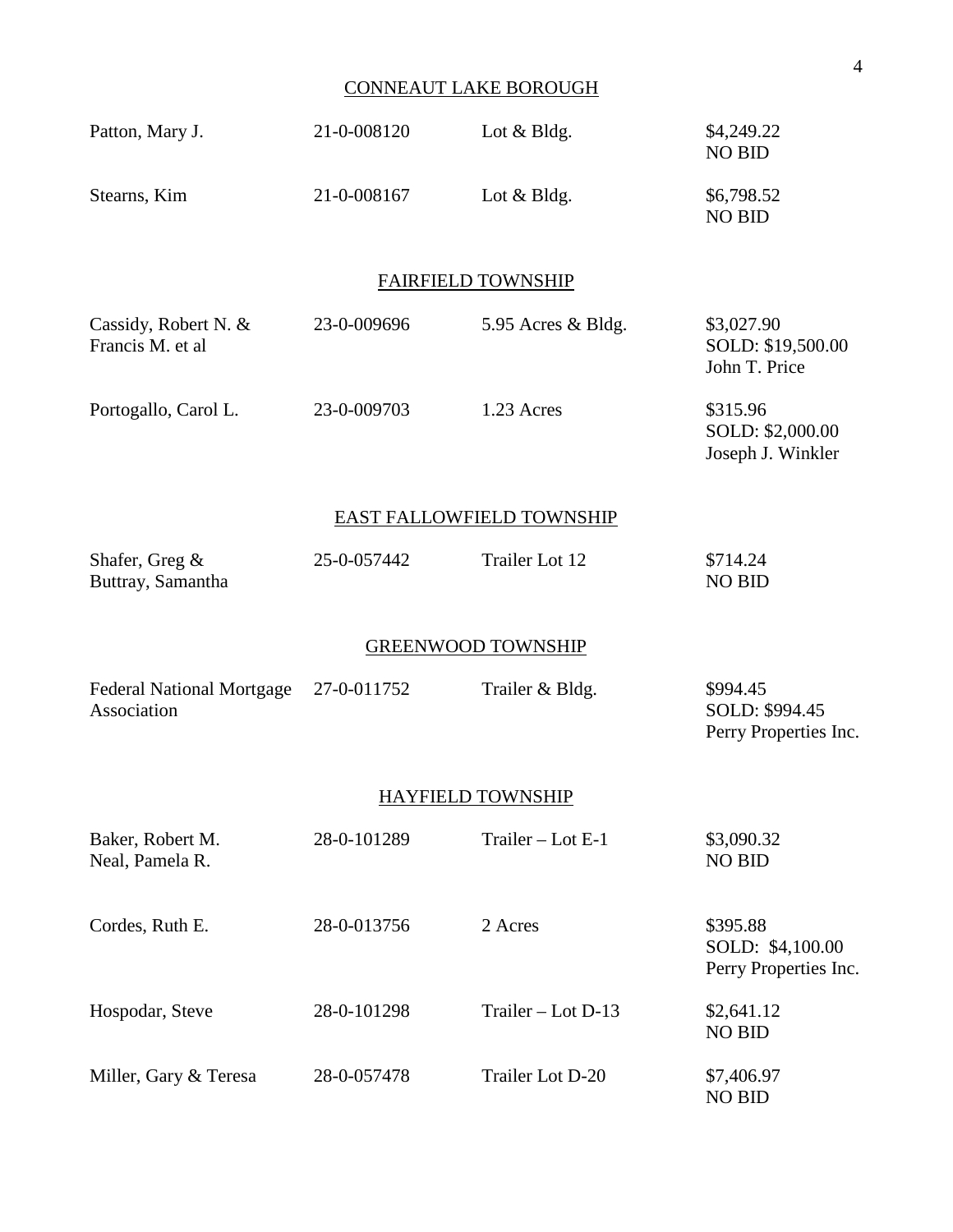### LINESVILLE BOROUGH

| Sernik, Richard M. &<br>Martha J.      | 30-0-014418 | 3.8 Acres & Bldg.         | \$14,681.08<br><b>NO BID</b> |
|----------------------------------------|-------------|---------------------------|------------------------------|
| Wightman, Cynthia A.                   | 30-0-014711 | Lot & Bldg.               | \$8,580.08<br><b>NO BID</b>  |
|                                        |             | <b>EAST MEAD TOWNSHIP</b> |                              |
| Swartzfager, Robert K. Sr.             | 31-0-014961 | Lot $& Bldg.$             | \$14,879.26<br><b>NO BID</b> |
|                                        |             | <b>WEST MEAD TOWNSHIP</b> |                              |
| McHenry, Mary Ellen                    | 32-0-017476 | Lot $& Bldg.$             | \$2,975.90<br><b>NO BID</b>  |
| Reservoir Investments, LLC 32-0-018039 |             | Lots & Bldg.              | \$14,114.63<br><b>NO BID</b> |
| Whitney, Mary-lib                      | 32-0-018136 | Lot                       | \$320.69<br><b>NO BID</b>    |
| Yorty, Terry & Alicia                  | 32-0-017289 | Lot $12 \&$ Bldg.         | \$10,322.42<br><b>NO BID</b> |
|                                        |             | <b>MEADVILLE - WARD 2</b> |                              |
| Bucklew, Terry M. &<br>Nicole A.       | 34-0-021031 | Lot & Bldg.               | \$4,431.87<br><b>NO BID</b>  |
| Ebbert, Earl T.                        | 34-0-021376 | Lot & Bldg.               | \$5,304.20<br><b>NO BID</b>  |
|                                        |             | <u>MEADVILLE – WARD 3</u> |                              |
| Clickett, Eugene C.                    | 35-0-022647 | Lot                       | \$1,309.96<br><b>NO BID</b>  |
| Ebbert, Raymond $\&$<br>Kris           | 35-0-022772 | Lot & Bldg.               | \$5,077.89<br><b>NO BID</b>  |
| Izbinski, Billie Jo L.                 | 35-0-022762 | Lot $& Bldg.$             | \$3,261.38<br><b>NO BID</b>  |
| Mattocks, William S. Jr. &<br>Deborah  | 35-0-022303 | Lot & Bldg.               | \$16,778.55<br><b>NO BID</b> |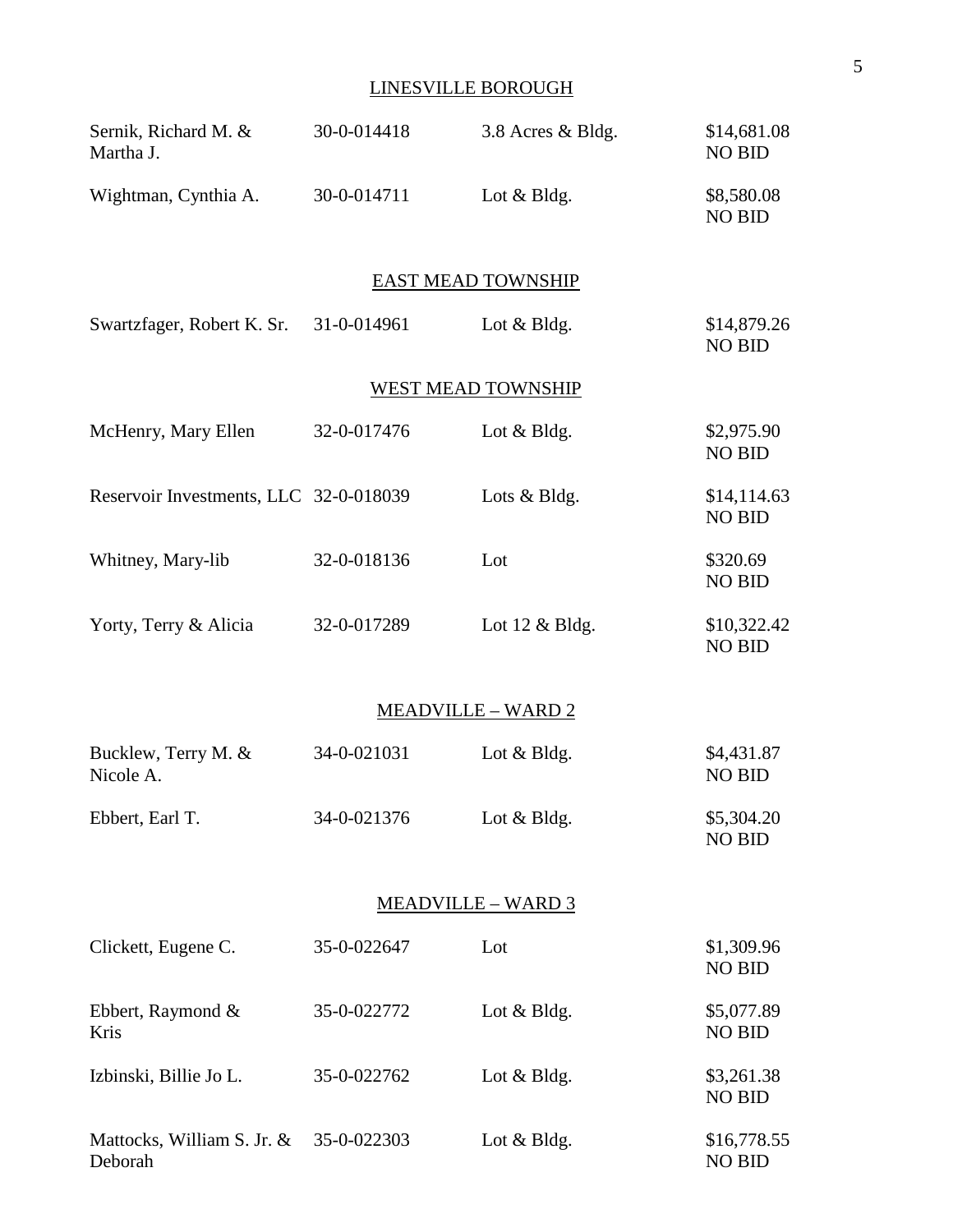## MEADVILLE – WARD 5

| Armstrong, Alissa &<br>Snyder, Joseph         | 37-0-104008 | <b>Trailer Lot 38</b>                  | \$856.90<br><b>NO BID</b>                             |
|-----------------------------------------------|-------------|----------------------------------------|-------------------------------------------------------|
| Clickett, Eugene C.                           | 37-0-023604 | Lots                                   | \$1,009.89<br><b>NO BID</b>                           |
| Clickett, Eugene C.                           | 37-0-023606 | Lots                                   | \$3,346.10<br><b>NO BID</b>                           |
| Curtis, Nikki                                 | 37-0-070181 | Trailer - Lot 13                       | \$1,689.66<br><b>NO BID</b>                           |
| Grinnell, Daniel                              | 37-0-070190 | Trailer - Lot 112                      | \$2,242.48<br><b>NO BID</b>                           |
| Kline, Harold                                 | 37-0-101568 | Trailer - Lot 2                        | \$2,785.10<br><b>NO BID</b>                           |
| Mandaville, Heather                           | 37-0-104347 | Trailer Lot 45                         | \$707.53<br><b>NO BID</b>                             |
| <b>Seven Star Properties</b>                  | 37-0-070200 | Trailer Lot 306                        | \$1,298.95<br><b>NO BID</b>                           |
|                                               |             | <b>OIL CREEK TOWNSHIP</b>              |                                                       |
| Keyes, Bryan L. &<br>Pittser, Marcia A.       | 38-0-058882 | 2.05 Acres & Trailer & Bldg \$4,202.11 | <b>NO BID</b>                                         |
| Patterson, Kenneth                            | 38-0-024312 | Trailer                                | \$352.85<br><b>NO BID</b>                             |
| Washnock, Andrew M. &<br>Isabella M. (estate) | 38-0-023918 | 1 Acre & Trailer                       | \$1,276.60<br>SOLD:<br>\$2,300.00<br><b>Brian See</b> |
| Wolfkiel, Scott                               | 38-0-024369 | 9 Acres                                | \$2,248.11<br><b>NO BID</b>                           |
| Wolfkiel, Scott                               | 38-0-024370 | Lot                                    | \$474.81<br>NO BID                                    |
| Wolfkiel, Scott                               | 38-0-024371 | 1 Acre & Bldg.                         | \$10,075.51<br><b>NO BID</b>                          |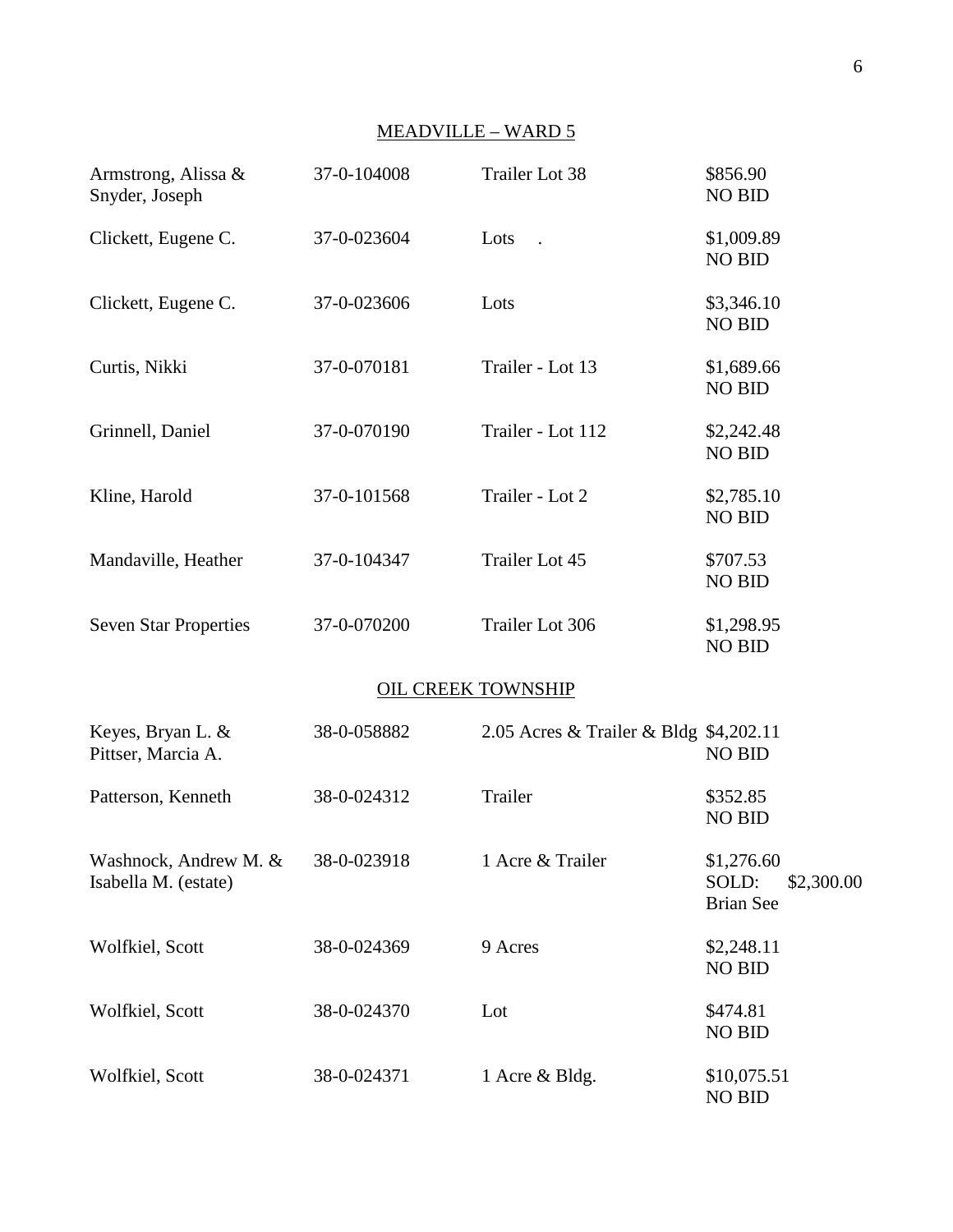### PINE TOWNSHIP

| Fizel Enterprises Inc.                      | 39-0-025639 | Lot $& Bldg.$            | \$2,145.43<br><b>NO BID</b>                              |
|---------------------------------------------|-------------|--------------------------|----------------------------------------------------------|
|                                             |             | RANDOLPH TOWNSHIP        |                                                          |
| McCune, Christy                             | 40-0-108317 | <b>Trailer Only</b>      | \$668.38<br><b>NO BID</b>                                |
| Weathers, Mark Steven                       | 40-0-026687 | 15 Acres & Bldg.         | \$6,810.51<br><b>NO BID</b>                              |
| Young, Carol A. &<br>Thomas                 | 40-0-026740 | 1 Acre & Trailer         | \$29,698.92<br><b>NO BID</b>                             |
|                                             |             | RICHMOND TOWNSHIP        |                                                          |
| Himes, Vivian M.                            | 41-0-027134 | $6.054$ Acres & Bldg.    | \$6,947.77<br>SOLD: \$21,500.00<br>John W. Gizzie        |
| Kessler, Sherry                             | 41-0-108339 | <b>Trailer Only</b>      | \$1,238.52<br><b>NO BID</b>                              |
|                                             |             | <b>SADSBURY TOWNSHIP</b> |                                                          |
| Moore, James A. &<br>Faulkner, Robin S.     | 44-0-029554 | Lots $149,150 \&$ Bldg.  | \$9,472.99<br>SOLD: \$9,472.99<br>Perry Properties, Inc. |
|                                             |             | SAEGERTOWN BOROUGH       |                                                          |
| Apple, Charles J. &                         | 45-0-032298 | Lot                      | \$302.26<br><b>NO BID</b>                                |
|                                             |             | NORTH SHENANGO TOWNSHIP  |                                                          |
| Boehm, Fred & Marsha                        | 46-0-034244 | Trailer Park 2 Lot M     | \$638.58<br><b>NO BID</b>                                |
| Clapacs, Robert                             | 46-0-035446 | Lot 57                   | \$224.55<br><b>NO BID</b>                                |
| <b>Colonial Estates Realty</b><br>Co., Inc. | 46-0-035728 | Lot $36$                 | \$302.14<br><b>NO BID</b>                                |
| DeGrave, Donald J. &<br>Zirwas, William J.  | 46-0-033060 | Lot $20$                 | \$570.08<br>SOLD: \$570.08<br>William H. Reed            |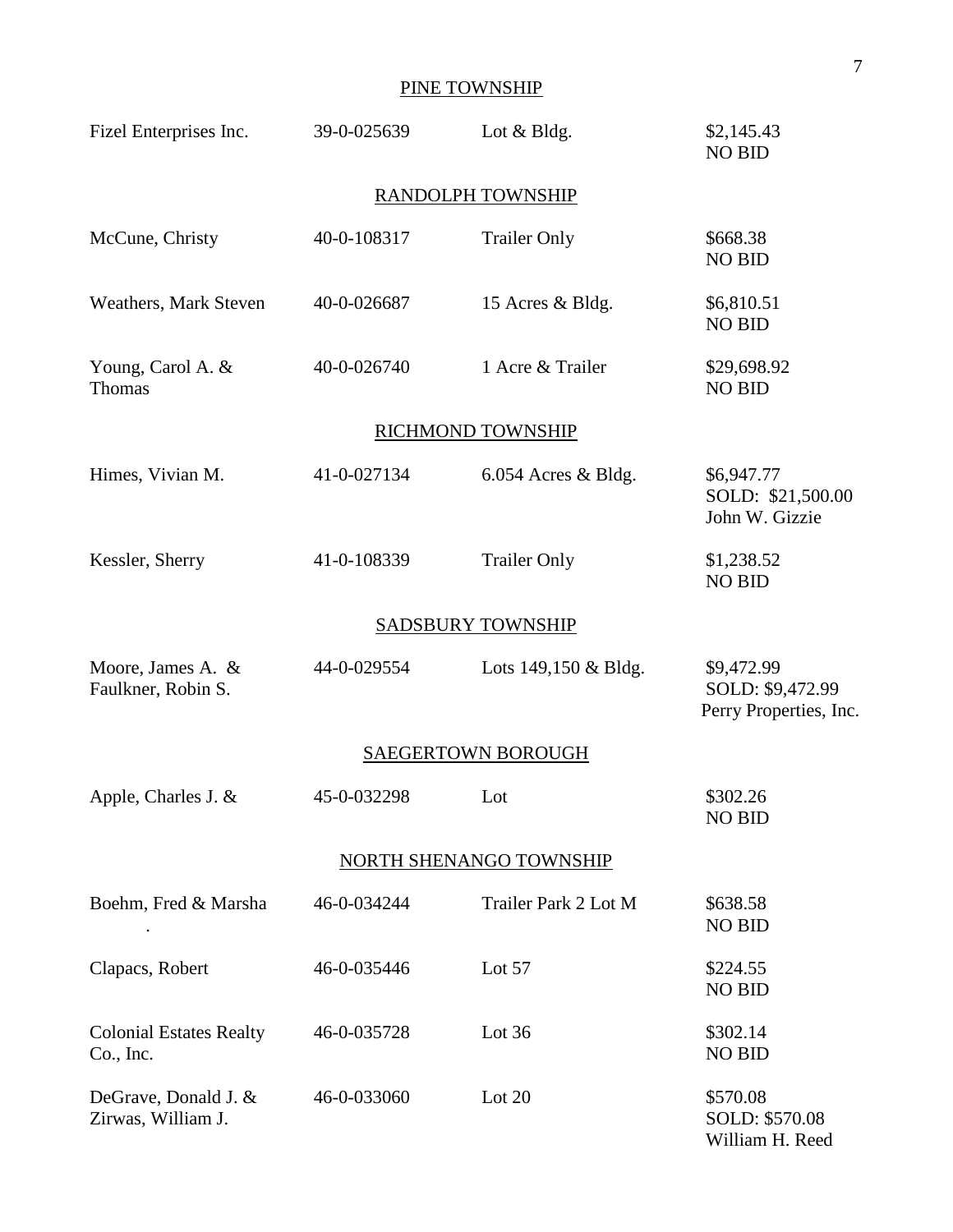|                                                   |             |                  | 8                                                       |  |
|---------------------------------------------------|-------------|------------------|---------------------------------------------------------|--|
| DeGrave, Donald J &.<br>Ziarwas. William J.       | 46-0-033061 | Lot 21 $&$ Bldg. | \$3,062.02<br>SOLD: \$10,000.00<br><b>Matthew Bauer</b> |  |
| Foster, Brian N.                                  | 46-0-034876 | Lot 81           | \$669.64<br>SOLD: \$1,500.00<br>Larry Crom              |  |
| Hofmeister, William G. &<br>Helen                 | 46-0-035097 | Lots 976, 977    | \$495.62<br>SOLD: 495.62<br>Harry McWilliams            |  |
| Juracko, James                                    | 46-0-033544 | Lot $& Bldg.$    | \$7,071.25<br><b>NO BID</b>                             |  |
| Kirkpatarick, Joyce Kemper 46-0-032782<br>Trustee |             | Lot 226          | \$634.64<br>SOLD: \$634.64<br>Arlene G. Seng            |  |
| Molchen, Joseph William                           | 46-0-033679 | Lot $56$         | \$1,344.33<br><b>NO BID</b>                             |  |
| Molchen, Joseph William                           | 46-0-033681 | Lot $55$         | \$1,344.34<br><b>NO BID</b>                             |  |
| Pallay, Stephen                                   | 46-0-034738 | Lot 370          | \$1,629.18<br><b>NO BID</b>                             |  |
| Peffers, Franklin T.                              | 46-0-034075 | Lot & Trailer    | \$2,809.46<br><b>NO BID</b>                             |  |
| Schafer, Joseph D. &<br>Virginia M.               | 46-0-033103 | Lot 78 & Trailer | \$785.71<br>SOLD: \$785.71<br>Douglas & Karen<br>Smith  |  |
| Sisko, Philip A.                                  | 46-0-034571 | Lot 46           | \$609.64<br>SOLD: \$609.64<br>Michael J. Gaglione       |  |
| Soltis, Paul                                      | 46-0-057098 | Lot 58           | \$224.55<br><b>NO BID</b>                               |  |
| Weaver, Thomas H. &<br>Susan                      | 46-0-032845 | Lot              | \$2,161.43<br><b>NO BID</b>                             |  |
| Wilson, Charles E. &<br>Bertha                    | 46-0-035748 | Lot 70-71-72     | \$1,232.19<br><b>NO BID</b>                             |  |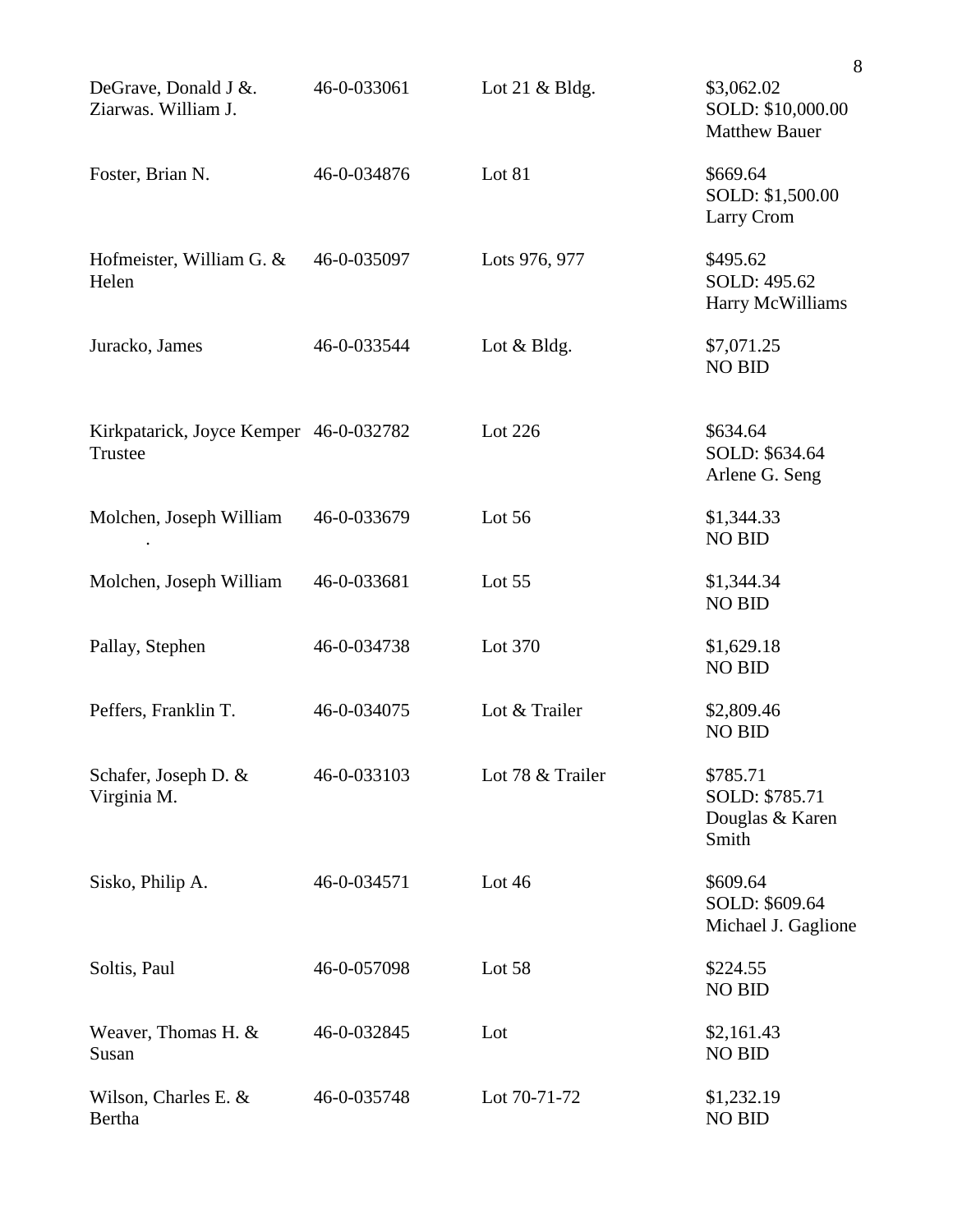| Weaver, Thomas H. &<br>Susan       | 46-0-032846 | Lot & Trailer & Bldg.   | \$6,839.29<br><b>NO BID</b>                             |
|------------------------------------|-------------|-------------------------|---------------------------------------------------------|
|                                    |             | SOUTH SHENANGO TOWNSHIP |                                                         |
| Cromley, Raymond E.                | 47-0-036027 | Lot 307                 | \$1,122.43<br><b>NO BID</b>                             |
| Hinds, Stephlyn                    | 47-0-036358 | Lots                    | \$672.84<br>SOLD: \$672.84<br>Kimberly Crisi            |
| Knorr, Regis                       | 47-0-038634 | Lot 259 & Trailer       | \$3,022.74<br>SOLD: \$3,022.74<br>Perry Properties Inc. |
| Katona, John or Susanne            | 47-0-036959 | Lot - $12$              | \$711.88<br>SOLD: \$711.88<br>Fran Jandszek             |
| Maughan, Hubert A. &<br>Harriet R. | 47-0-036626 | Lots 605, 606           | \$431.71<br><b>NO BID</b>                               |
| Middleman, Alberta                 | 47-0-038582 | Lot 146 & Bldg.         | \$2,125.20<br>SOLD: \$2,125.20<br>Perry Properties Inc. |
| Rees, Charles                      | 47-0-037124 | Lot 328 & Bldg.         | \$1,653.75<br>SOLD: \$1,653.75<br>Vicki L. Rothmeyer    |
| Rees, Charles & Joanne             | 47-0-036004 | Lot 245                 | \$2,143.97<br><b>NO BID</b>                             |
| Rees, Charles & Joanne             | 47-0-036730 | Lots 807-824            | \$294.60<br>SOLD: \$325.00<br><b>Thomas Mutchler</b>    |
| Rees, Charles & Joanne             | 47-0-036731 | Lots 808, 809           | \$431.71<br>SOLD: \$575.00<br>John W. Gizzie            |
| Rees, Charles & Joanne             | 47-0-036740 | Lots -822, 823          | \$431.71<br>SOLD: \$431.71<br>John W. Gizzie            |
| Rees, Charles & Joanne             | 47-0-036741 | Lots 825-826            | \$431.71<br>SOLD: \$431.71<br><b>Thomas Mutchler</b>    |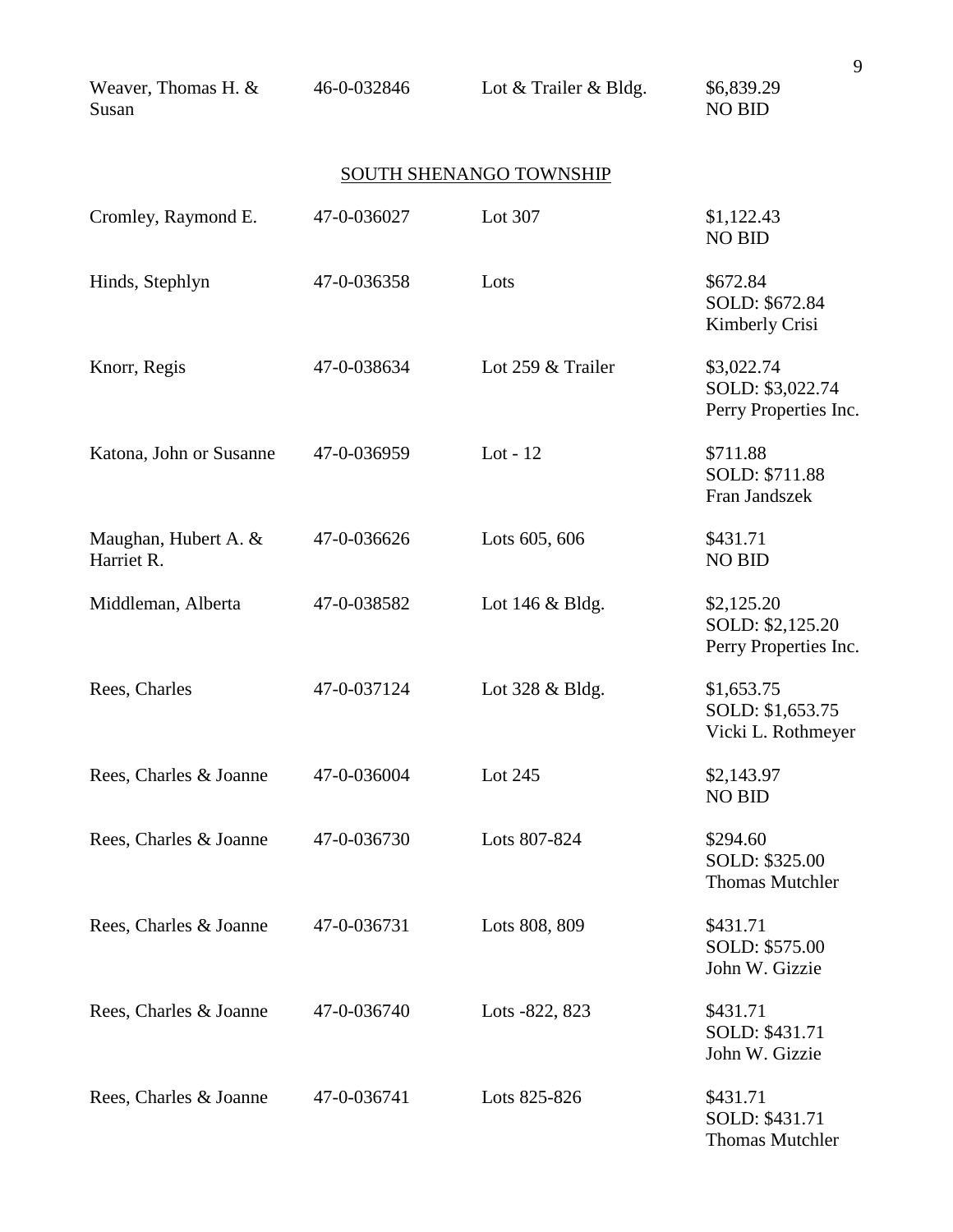|                                      |             |               | 10                                                           |
|--------------------------------------|-------------|---------------|--------------------------------------------------------------|
| Rees, Charles & Joanne               | 47-0-037055 | Lots-208, 209 | \$431.71<br>SOLD: \$450.00<br>Vicki L. Rothmeyer             |
| Rees, Charles E.                     | 47-0-037122 | Lot $& Bldg.$ | \$3,025.14<br><b>NO BID</b>                                  |
| Rees, Charles E.                     | 47-0-037123 | Lot 327       | \$2,035.74<br>SOLD: 2,035.74<br>Vicki Rothmeyer              |
| Rees, Charles E. & Joanne            | 47-0-038166 | 3 Lots        | \$833.36<br>SOLD: \$833.36<br>John W. Gizzie                 |
| Rees, Charles E. &<br>Joanne & Paula | 47-0-037085 | Lots 257, 258 | \$441.93<br>SOLD: \$441.93<br>Vicki L. Rothmeyer             |
| Rees, Paula                          | 47-0-036068 | Lot 373       | \$284.38<br>SOLD: \$284.38<br>John W. Gizzie                 |
| Rees, Paula                          | 47-0-037043 | $Lot - 188$   | \$344.38<br>SOLD: \$344.38<br>Vicki L. Rothmeyer             |
| Reese, Charles & Joanne              | 47-0-037203 | Lot 500 & 501 | \$3,856.67<br>SOLD: \$3,856.67<br><b>Katie Kapres</b>        |
| Rocco, John A. &<br>Cindy E.         | 47-0-036382 | Lot 29        | \$313.52<br>SOLD: \$313.52<br>Ray Michenzi                   |
| Szymczak, Frank & Rose               | 47-0-036225 | Lot 38        | \$223.18<br><b>NO BID</b>                                    |
| Vensak, Joseph J.                    | 47-0-035983 | Lot 17        | \$1,043.26<br>SOLD: \$1,043.26<br><b>James Wetzel</b>        |
| White, Lawrence T. $&$<br>Eileen M.  | 47-0-038066 | Lot 78        | \$671.01<br>SOLD: \$975.00<br><b>Edward James</b><br>Oslosky |
| Williams, Dorothy W.                 | 47-0-036750 | Lot $-843$    | \$303.30<br><b>NO BID</b>                                    |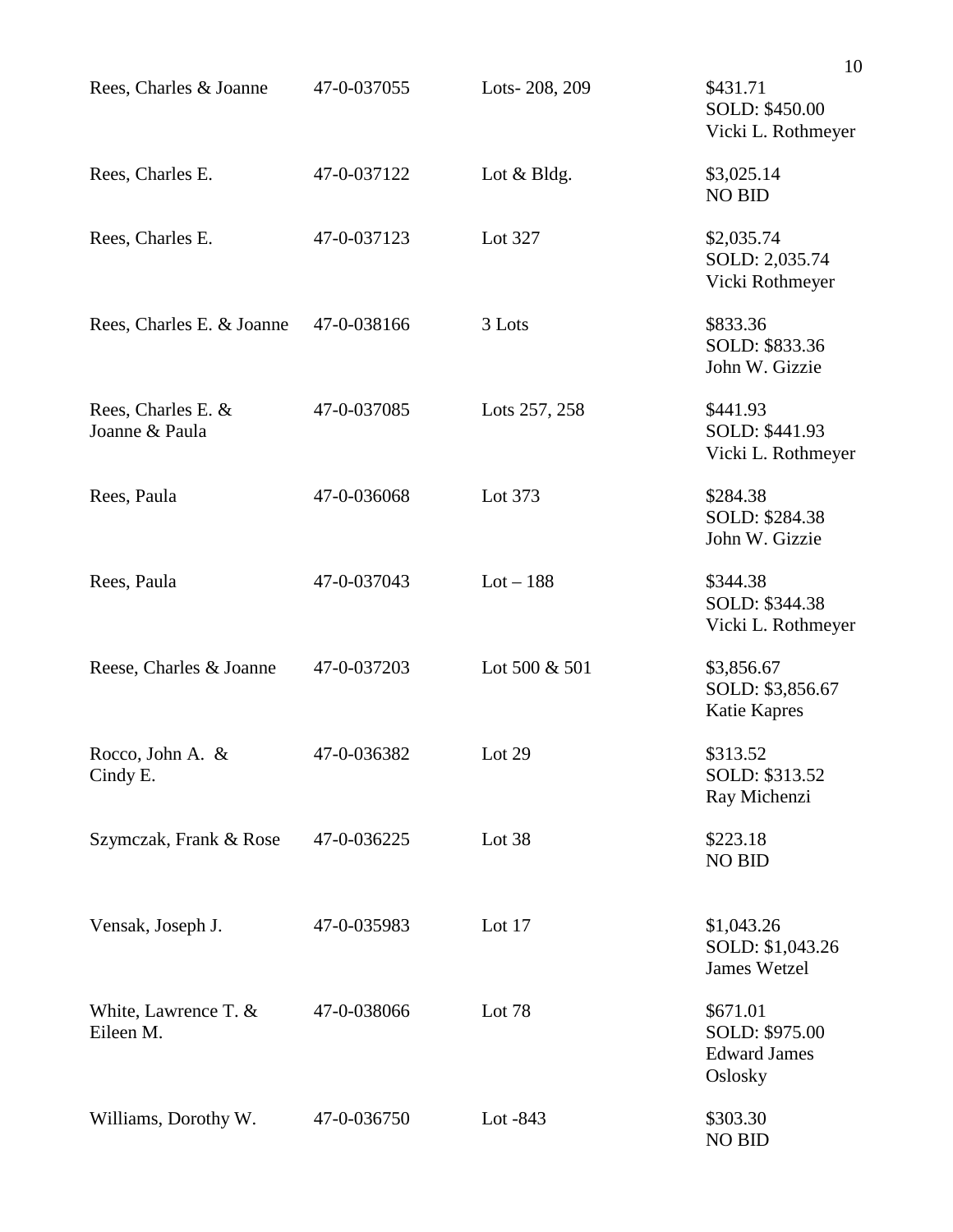| Williams, Dorothy W.   | 47-0-036751 | Lots 844-845               | 11<br>\$460.76<br><b>NO BID</b>                            |
|------------------------|-------------|----------------------------|------------------------------------------------------------|
|                        |             | <b>WEST SHENANGO</b>       |                                                            |
| Clickett, Eugene C.    | 48-0-039626 | Lot                        | \$566.05<br>SOLD: \$566.05<br>Patrick & Beth Ann<br>Mellon |
| Shoemaker, Thomas G.   | 48-0-039372 | Lots & Trailer & Bldg.     | \$1,044.42<br>SOLD: \$1,044.42<br>Cris Crispen             |
|                        |             | SPRING TOWNSHIP            |                                                            |
| Kelly, Amy             | 51-0-040717 | Trailer Lot 2              | \$3,615.19<br><b>NO BID</b>                                |
| Weaver, Donald         | 51-0-057842 | Trailer Lot 3              | \$3,781.47<br><b>NO BID</b>                                |
|                        |             | <b>STEUBEN TOWNSHIP</b>    |                                                            |
| Mitchell, C. Thomas    | 53-0-042134 | Lot & Bldg.                | \$5,374.98<br><b>NO BID</b>                                |
| Rees, Charles & Joanne | 53-0-042421 | 6 Acres                    | \$309.04<br>SOLD: \$6,100.00<br>Keith Klingler             |
| Stallsmith, Eric       | 53-0-042034 | Lot                        | \$500.99<br>SOLD: \$500.99<br>Ian Hamilton                 |
| Stallsmith, Eric       | 53-0-042036 | Lot & Bldg.                | \$844.42<br>SOLD: \$844.42<br>Ian Hamilton                 |
| Terrill, Dennis J.     | 53-0-042182 | Trailer                    | \$1,004.02<br><b>NO BID</b>                                |
|                        |             | <b>SUMMERHILL TOWNSHIP</b> |                                                            |

|  | Morris, Roland H. & | 54-0-042534 | 40.87 Acres | \$2,895.35 |
|--|---------------------|-------------|-------------|------------|
|--|---------------------|-------------|-------------|------------|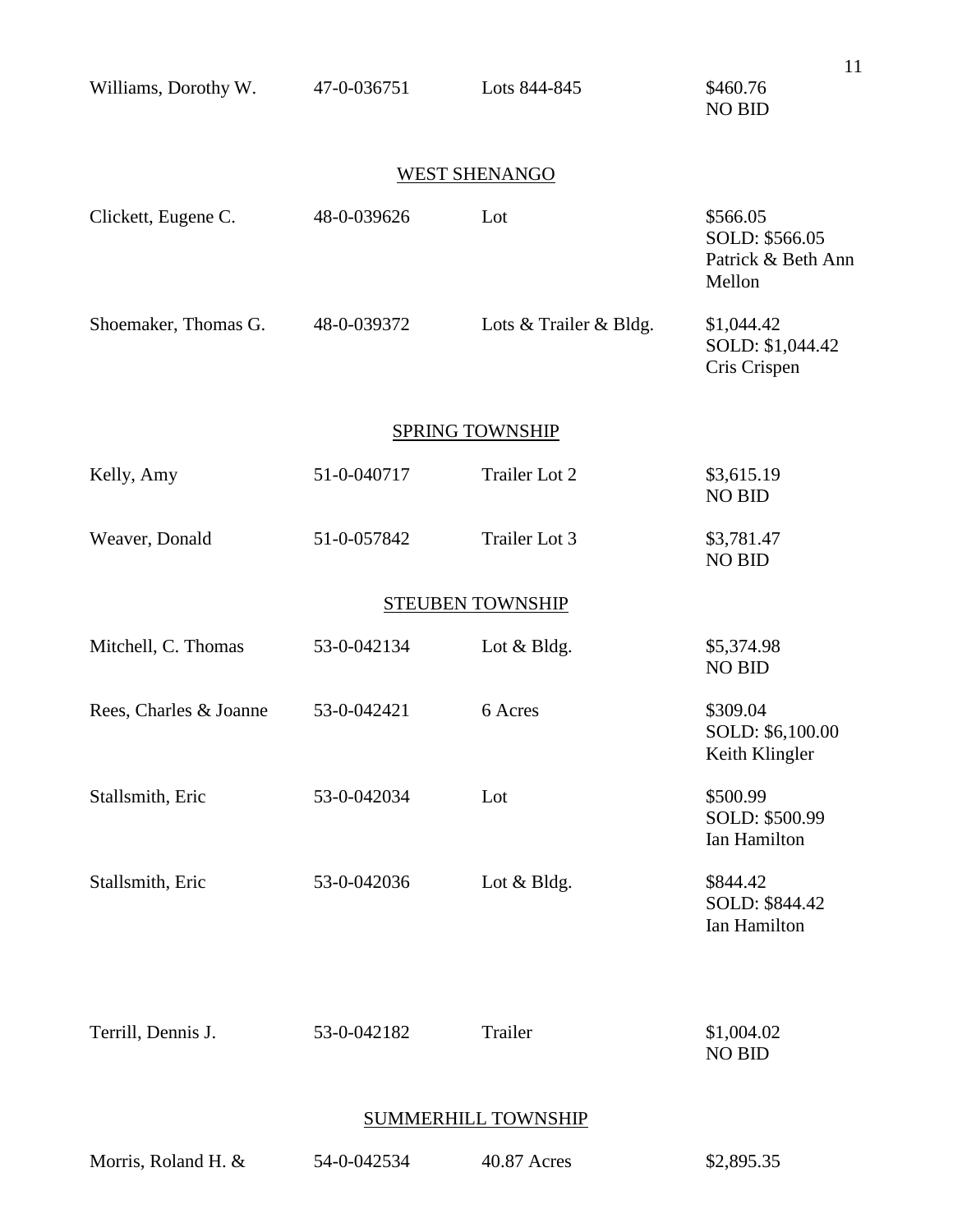| Carole R.                                   |             |                        | <b>NO BID</b>                                              |  |  |  |
|---------------------------------------------|-------------|------------------------|------------------------------------------------------------|--|--|--|
| Morris, Roland H. &<br>Carole R.            | 54-0-042538 | Lot                    | \$1,281.67<br><b>NO BID</b>                                |  |  |  |
| <b>SUMMIT TOWNSHIP</b>                      |             |                        |                                                            |  |  |  |
| Franz, Noel C. & Jean M.                    | 55-0-044730 | Lot 84                 | \$2,227.81<br><b>NO BID</b>                                |  |  |  |
| Krachala, William                           | 55-0-044960 | Lots 32 & 33           | \$299.77<br>SOLD: \$299.77<br>George C. Caulter            |  |  |  |
| Krachala, William                           | 55-0-044961 | Lot $34$               | \$299.77<br>SOLD: \$299.77<br>George C. Caulter            |  |  |  |
| Kitchen, James William;<br>Brenda Lee; Lang | 55-0-044686 | Lot & Bldg.            | \$6,881.19<br>SOLD: \$6,881.19<br>Douglas & Karen<br>Smith |  |  |  |
| Property One, Inc.                          | 55-0-043872 | 34.977 Acres & Trailer | \$2,298.93<br><b>NO BID</b>                                |  |  |  |
| Seely Enterprises, Inc.                     | 55-0-043935 | 2.32 Acres & Bldg.     | \$85,227.48<br><b>NO BID</b>                               |  |  |  |
| Zoner, James                                | 55-0-043532 | 6.551 Acres            | \$676.73<br><b>NO BID</b>                                  |  |  |  |

## TITUSVILLE WARD 1

| Burnside, Ronald      | 56-0-045151 | Lot $&$ Bldg.     | \$3,964.15<br><b>NO BID</b>  |  |
|-----------------------|-------------|-------------------|------------------------------|--|
| Bat Holdings One, LLC | 56-0-045174 | Lot $&$ Bldg.     | \$4,083.50<br><b>NO BID</b>  |  |
| Johnson, Cynthia L.   | 56-0-045637 | Lot $& B \, dg$ . | \$23,528.20<br><b>NO BID</b> |  |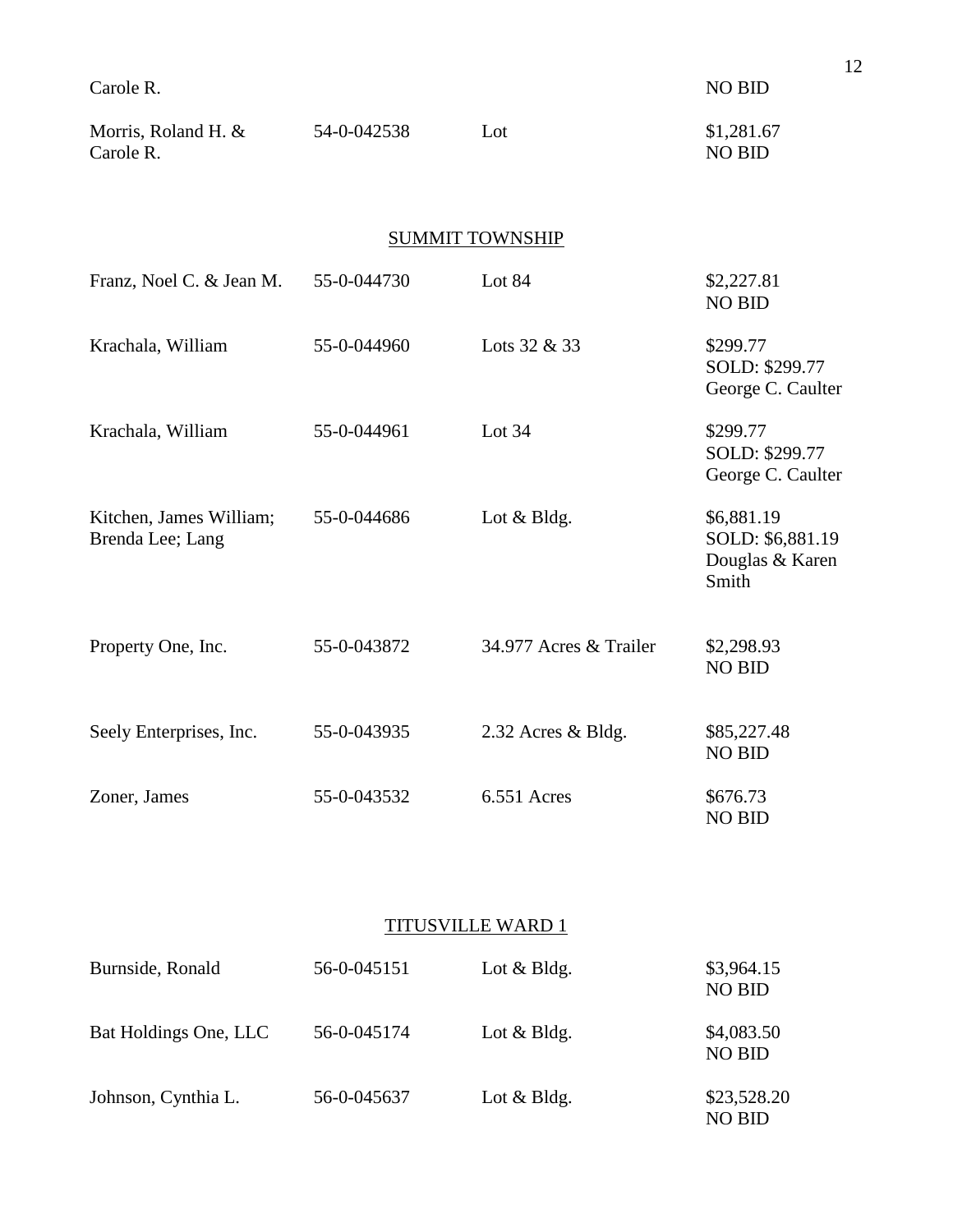| McIntyre, Danny H. &<br>Janet L.               | 56-0-045373 | Lot                      | \$556.07<br><b>NO BID</b>                      |
|------------------------------------------------|-------------|--------------------------|------------------------------------------------|
| Seekings, Shelly                               | 56-0-045050 | Lots & Bldg.             | \$2,948.31<br><b>NO BID</b>                    |
| Wright, Kevin D. et al                         | 56-0-045299 | Lot & Bldg.              | \$6,307.28<br><b>NO BID</b>                    |
| Thayer, Robert L Jr.                           | 56-0-045539 | Lot $& B \, dg$          | \$4,024.64<br><b>NO BID</b>                    |
|                                                |             | <b>TITUSVILLE WARD 2</b> |                                                |
| Brown, Richard W. &<br>Pamela Roggenkamp-Brown | 57-0-046463 | Lot $& Bldg.$            | \$9,954.47<br><b>NO BID</b>                    |
| Clickett, Eugene C.                            | 57-0-102303 | Tower                    | \$4,440.65<br><b>NO BID</b>                    |
| Le, Thu Huong                                  | 57-0-045780 | Lot $& Bldg.$            | \$11,614.36<br><b>NO BID</b>                   |
| Le, Thu Huong                                  | 57-0-045782 | Lot $& Bldg.$            | \$6,877.74<br><b>NO BID</b>                    |
| Tracy, Wendell R. &<br>Nancy B.                | 57-0-046223 | Lot $& Bldg.$            | \$4,993.12<br><b>NO BID</b>                    |
| Thayer, Robert L.                              | 57-0-046130 | Lot & Bldg.              | \$3,526.94<br><b>NO BID</b>                    |
|                                                |             | <b>TITUSVILLE WARD 3</b> |                                                |
| Newell, Daniel J.                              | 58-0-047018 | Lot & Bldg.              | \$5,161.77<br><b>NO BID</b>                    |
| Newell, Daniel J.                              | 58-0-047040 | Lot                      | \$927.27<br><b>NO BID</b>                      |
|                                                |             | <b>TROY TOWNSHIP</b>     |                                                |
| David, Anthony                                 | 61-0-058064 | Trailer Lot 9            | \$422.70<br><b>NO BID</b>                      |
| Erie, Dennis R.                                | 61-0-048627 | 3 Acres                  | \$406.74<br>SOLD: \$1,600.00<br>Keith Klingler |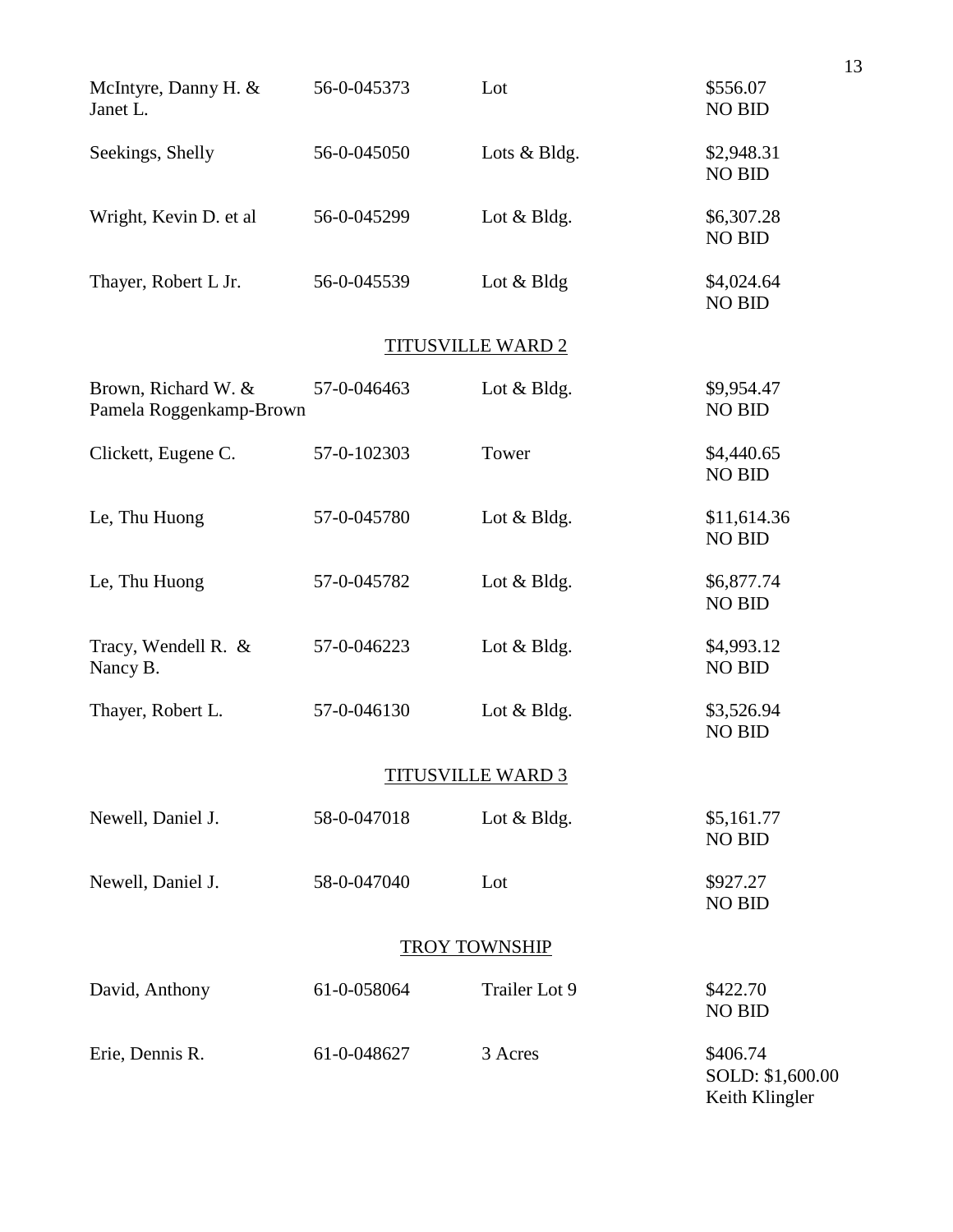### UNION TOWNSHIP

| Obert, Hubert                             | 62-0-049170 | Trailer                            | \$379.58<br><b>NO BID</b>                            |  |  |  |
|-------------------------------------------|-------------|------------------------------------|------------------------------------------------------|--|--|--|
| <b>VENANGO BOROUGH</b>                    |             |                                    |                                                      |  |  |  |
| Petrucelli, Jason &<br>Allison            | 64-0-049749 | Lot & Bldg.                        | \$5,340.16<br><b>NO BID</b>                          |  |  |  |
|                                           |             | <b>VERNON TOWNSHIP</b>             |                                                      |  |  |  |
| Harrison, William H. &<br>Catherine       | 65-0-052812 | Lot $&$ Bldg.                      | \$5,945.10<br>SOLD: \$5,945.10<br>Matthew Higham     |  |  |  |
| Hodson, Esther                            | 65-0-053086 | 6 Acres Bldg                       | \$1,692.93<br>SOLD: \$7,100.00<br>Kenneth A. Johnson |  |  |  |
| Hodson, Esther M.                         | 65-0-053082 | Lot                                | \$290.55<br>SOLD: \$290.55<br>Derek L. Stoll         |  |  |  |
| LNK Development, LLC                      | 65-0-102473 | 1.5 Acres & Bldg.<br><b>NO BID</b> | \$20,554.73                                          |  |  |  |
| WOODCOCK TOWNSHIP                         |             |                                    |                                                      |  |  |  |
| Hutchinson, Matthew &<br>Carol            | 67-0-055054 | Trailer Lot 432                    | \$3,085.72<br><b>NO BID</b>                          |  |  |  |
| Holden, Joann                             | 67-0-054264 | 12 Acres                           | \$1,521.06<br>SOLD: \$1,521.06<br>Keith Klingler     |  |  |  |
| <b>Investment Casting Corp.</b>           | 67-0-054887 | 1 Acre & Bldg.                     | \$14,756.53<br><b>NO BID</b>                         |  |  |  |
| <b>Investment Casting Corp.</b>           | 67-0-054896 | Lot                                | \$1,520.89<br><b>NO BID</b>                          |  |  |  |
| Moffit, Michael John                      | 67-0-054256 | Lot $36$                           | \$273.27<br>SOLD: \$273.27<br>Dennis Pompa           |  |  |  |
| Moffitt, Michael J. &<br>Moffitt, Michael | 67-0-054254 | Lots 33 & 34                       | \$326.15<br>SOLD: \$800.00<br>Jon Muckinhaupt        |  |  |  |